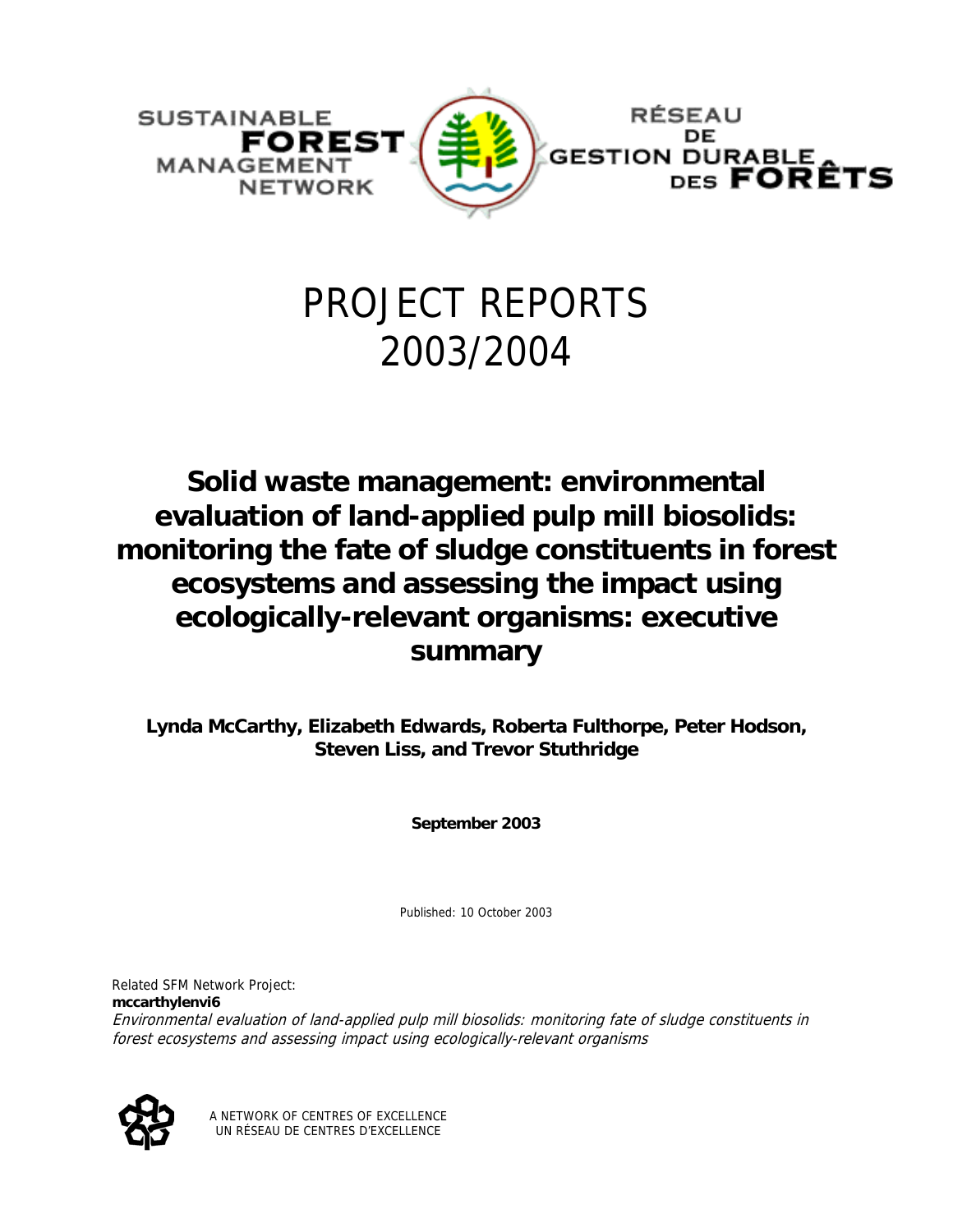**Sustainable Forest Management Network** 

# **Solid Waste Management**

# **Environmental Evaluation of Land-Applied Pulp Mill Biosolids: Monitoring the Fate of Sludge Constituents in Forest Ecosystems and Assessing the Impact using Ecologically-Relevant Organisms**

**Executive Summary** 

## **Lynda McCarthy**

Ryerson University Department of Chemistry and Biology 350 Victoria St., Toronto, Ontario. M5B 2K3

**Elizabeth Edwards**, University of Toronto **Roberta Fulthorpe**, University of Toronto Peter Hodson, Queen's University **Steven Liss**, Ryerson University **Trevor Stuthridge**, New Zealand Forest Research

Keywords: biosolids, pulp and paper mills, land-application, aquatic and terrestrial bioassays

September 2003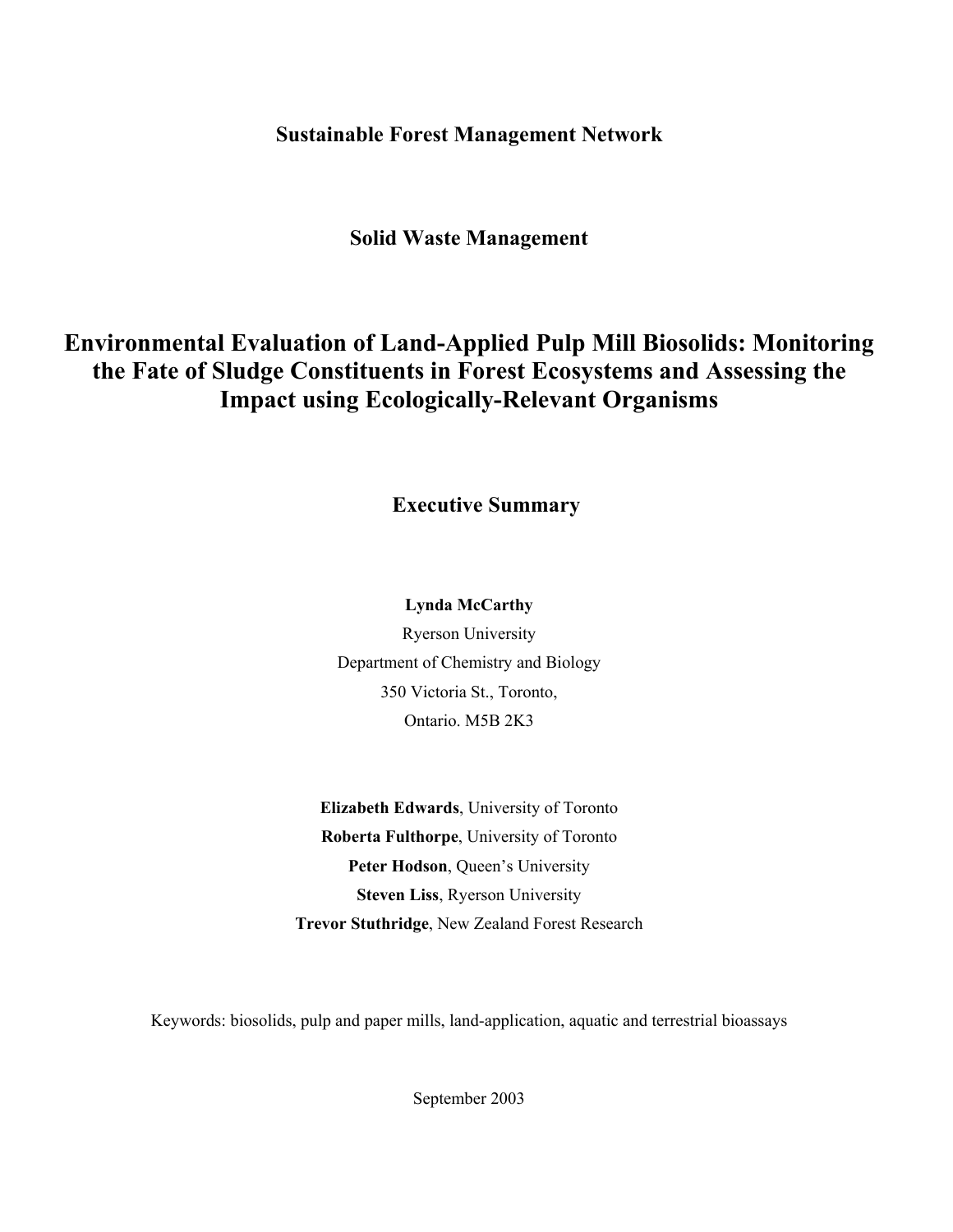#### *RESEARCH QUESTIONS AND OBJECTIVES*

In recent years, a movement towards minimizing pulp mill discharges into surface receiving waters has resulted in an increase in biosolids or sludge produced from the pulping process. Current technologies include the landfilling or incineration of these solid wastes, but increasingly high costs have led to an evaluation of viable and cost-effective alternatives. The Canadian pulp and paper industry generates 1.7 million dry tones of mill biosolids every year (OFIA 1996; Reid 1997) and the land-application of this material to forest soil is considered a highly-effective alternative to land-filling (Henry & Cole 1997; Bates 1999). Organic waste components are potentially degraded by indigenous microbial populations and nutrient constituents are utilized by the region's vegetation (Kays *et al*. 1997). Many studies have been conducted attesting to the benefits of land-disposal of sludges (Henry *et al.* 1993; McDonald *et al*. 1994; Beyer *et al*. 1997; Camberato *et al*. 1997; Macyk 1999) suggesting increased tree growth, increased crop nutrition, and improved soil physical conditions. However, while the high nutrient and carbon content of the biosolids might offer significant benefits to soil productivity and tree growth, biosolids application systems which exceed the retention and assimilation capacity of the soil and associated vegetation will have impacts on receiving waters and vegetative productivity. Research conducted by Stanosz and Trobaugh (1996) suggest that forest productivity can be threatened where sludge is applied as a result of nutritionally-intensified effects of moisture stress. Also, while soil has a very limited function as a transport medium, it can be an important source for contamination of groundwater should sludge constituents prove to have polluting properties (Lokke & van Gestel 1998).

Most research on land application of municipal or pulp and paper biosolids has focussed on nutrient cycling and the ability of vegetative cover or plantation forests to utilize the added nutrients. However, the long-term environmental impacts of these disposal practices are unknown and there are potential problems which must be addressed if sustainable forest management practices are to continue with the land-application of biosolids. There is a paucity of information on the fate and impact of the biosolid constituents themselves, both to terrestrial organisms native to forest biomes and to aquatic organisms when biosolids runoff impacts surrounding receiving waters. Surface receiving waters and groundwater quality may also be affected by high nutrient level leachate from land-applied material (Ferrari *et al.* 1999). Certainly, the capacity of a forest ecosystem to process biosolids without causing adverse environmental impact cannot be predicted until a holistic environmental evaluation of the ecosystem receiving the biosolids has been conducted. Thus, this study investigated the potential impact that land application of biosolids may have on selected terrestrial and aquatic organisms.

The original study had hoped to address three main concerns. These included 1) determining the acute and chronic impacts of applied biosolids on soil ecosystems using ecologically-relevant bioindicators and whole organism responses, 2) examining soil and sludge microbial community structure prior to, and upon application of the biosolids with regards to changes in species composition and biodegradative capabilities of the populations, and 3) evaluating the physicochemical behaviour of the biosolids constituents, including their mobility to surface receiving waters and leachability into ground water.

As the research progressed, it became clear that a holistic biological assessment needed to include a more extensive suite of organisms and test protocols than originally proposed. While the latter two Objectives were important, the first Objective had highest priority and became the focus for much of the study. It was broken down into two components. These included the multi-organism assessment of the land-applied biosolids (Objective 1A) and a series of experiments examining the induction of mixed function oxygenase (MFO) activity in the livers of juvenile rainbow trout (Objective 1B). While a microbial ecological examination was conducted to address Objective 2, the results remain preliminary, and Objective 3 was never achieved. This was noted in various progress reports and remains an important issue for future study. Lastly, it is tempting to report on all of the findings from this study, but space precludes this. Further details thus can be found in Bostan *et al.* (2003), McCarthy *et al*. (2003a, 2003b), and Spearin (2003).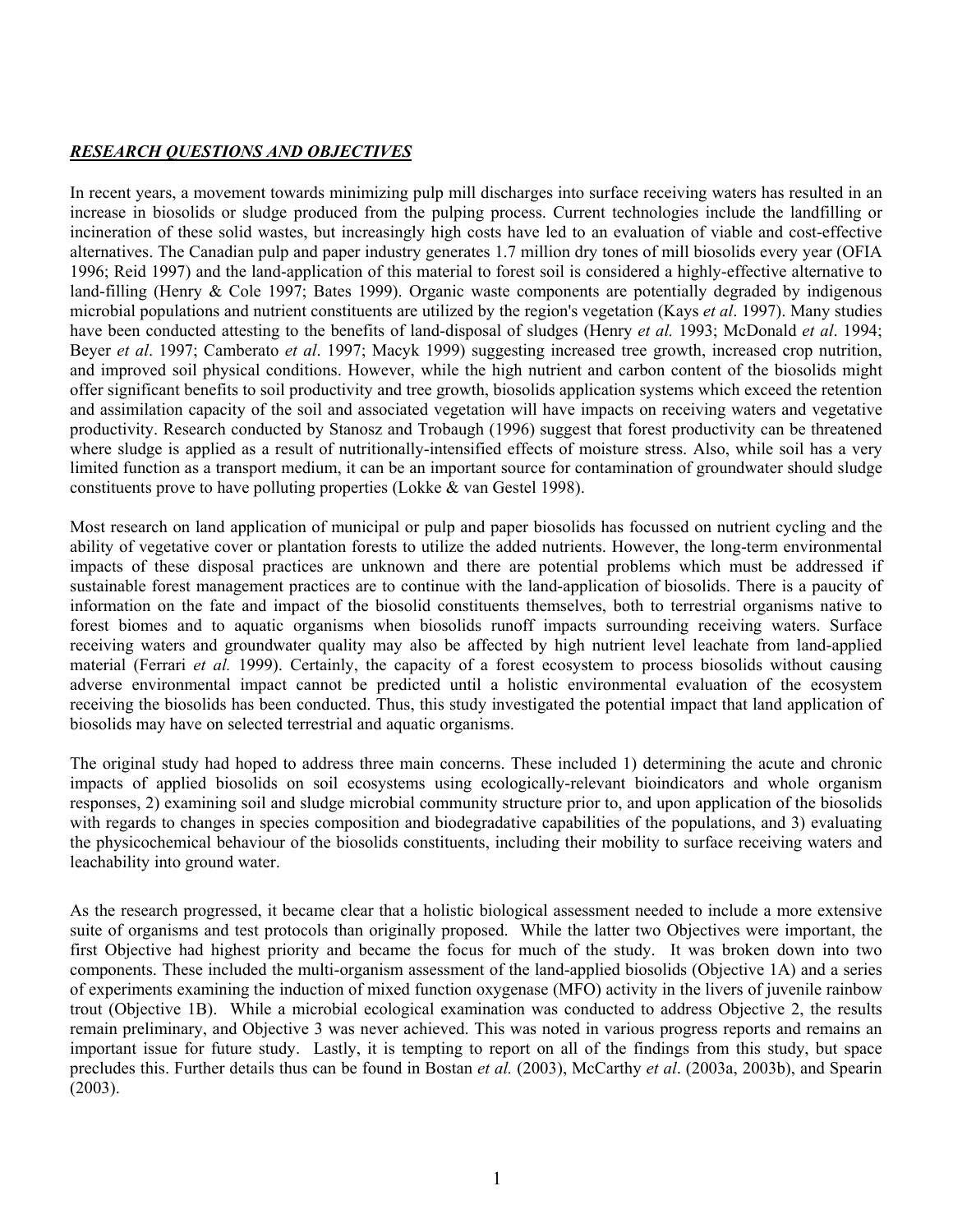#### *PROGRESS and KEY FINDINGS*

#### **OBJECTIVE 1A (McCarthy** *et al***.):**

When the study was first proposed, the organisms suggested as ecotoxicological assessors of impact included the earthworm *Lumbricus terrestris* and the plant *Lactuca sativa* for the terrestrial component. Details of the latter bioassays are included in Alvarez (2000) and will not be discussed in this report. Impact from constituents desorbing from the land-applied biosolids and contributing to runoff into surface receiving waters was initially assessed using the zooplankter *Daphnia magna*. As the study progressed, more bioassay organisms were added. Due to the unusual nature of this study that included an extensive variety of food-web biota, greater space than usual has been allocated below as their relevance to this study is detailed. The experimental methodologies are not included here and can be found elsewhere (Bostan *et al*. 2003; McCarthy *et al*. 2003a, 2003b, and Spearin 2003).

#### **Biosolids Collection**

The biosolids for this study came from a thermomechanical newsprint mill in western Canada where hardwood and softwood chips are pressurized into high-quality pulp. Total retention time of effluent is 6 days, and the secondary clarifier is an aeration lagoon. While the biosolids constitute a mixture of primary (70%) and secondary material (30%), the bulk originates from the primary clarifier. Under normal conditions, the biosolids are land-applied within 12 hours of being removed from the treatment system. Biosolids arrived in the laboratory within 48 hours of being collected and were stored up to 2 weeks at 4ºC before being incorporated into bioassays.

#### **Bioassay Organisms**

*Lumbricus terrestris* or earthworms are globally-distributed annelids, spending most of their time beneath the soil surface but emerging to feed on organic detritus. It has a life-cycle of approximately six years and becomes sexually mature within its first year (Edwards & Bohlen, 1996). Earthworms are thought to be good indicators of soil quality and while an environmentally-relevant bioassay organism, there is little published information using *L. terrestris* as a test species due to the fact that mass rearing techniques have not been fully established (Berry & Jordan, 2001).

*Brassica rapa* - the genus *Brassica* is comprised of various species of plants with economic significance, such as broccoli and cabbage (Musgrave, 2000). A plant life-cycle test has been developed using rapid-cycling *Brassica rapa*, a species morphotype that completes its life cycle in 35 to 45 days (Kloepper-Sams *et al*. 1996; Musgrave 2000). The short life cycle of rapid-cycling *Brassica* plants provides an ideal opportunity for detecting effects at specific developmental stages, including impacts to the subsequent generation.

*Phaseolus vulgaris* or the common bean is the most widely-cultivated type of bean in temperate regions of the world (Fitter 2002). A study conducted by Gong *et al*. (2001) used *P. vulgaris* (bush bean variety) along with three other higher plant species to assess the applicability of germination and seedling growth bioassays for the ecotoxicological assessment of soils. Two other vegetables used in the field in this study were *Cucurbita moschata* (squash) and *Raphanus sativus* (radish) respectively. A pretest on these seeds showed good germination capacity (over 90% in forest soil under artificial conditions). It is also worthwhile mentioning that the use of higher plants in environmental risk assessment has only recently gained the attention of the scientific community (Gong *et. al.* 2001).

*Gambusia affinis* or mosquitofish have been used extensively in monitoring bodies of water for toxicity impact and are considered to be as sensitive as invertebrates to many contaminants (Reynoldson & Day 1993). *Gambusia affinis* belong to the Poecilidae family, which are now native to North America, having been introduced two centuries ago from Europe (Krumholz 1948). They are of practical value in the current study due to their small size (3-4cm), ease of culturing, and relative insensitivity to changes in the physicochemical parameters of water.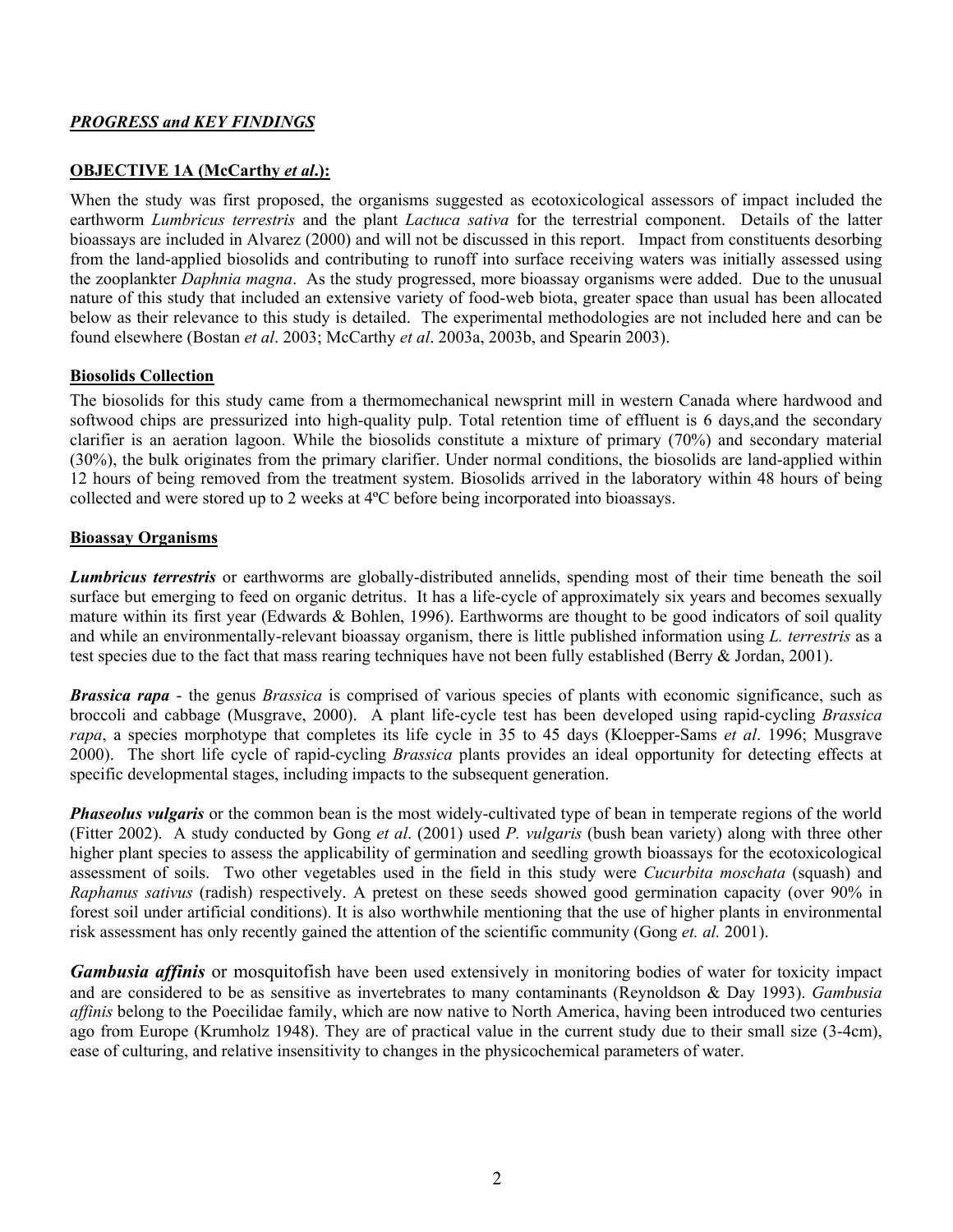*Daphnia magna* are small freshwater crustaceans that are typically found among weeds of ponds and lakes and are widely distributed throughout the northern hemisphere (USEPA 2002). *D. magna* are filter feeders and are frequently employed for ecotoxicological testing of water quality using various standard protocols (Environment Canada 1990; USEPA 2002). The ease of culturing and short life-cycle of *D. magna* make them an ideal bioassay organism.

*Hyalella azteca* are small freshwater amphipods that inhabit permanent lakes, ponds, and streams in regions of North and South America and are detritivores that burrow into the sediment and selectively feed on bacteria, algae, and organic debris (USEPA 2000). Reproduction occurs only during favourable conditions and due to their behaviour and feeding habits, *H. azteca* are commonly-used test organisms for contaminated sediment. Many organizations have developed standard test methods using them (USEPA 2000).

*Elodea densa* or the common waterweed has occupied the littoral zones of North American freshwaters for the past century (Carter & Sytsma 2001). It is a fast-growing dioecious vascular plant with a system of roots and shoots with leaves that provide food and habitat for invertebrates and small fish. Since the roots bury into the benthic zone and the leaves are submerged, *E. densa* is able to take up nutrients through these systems, which allows for ecotoxicological assessment of both the water column and sediment (Eugelink 1998). Ecotoxicological endpoints include overall length of plant, length of roots and shoots, and chlorophyll measurements.

*Lemna minor* is an emergent aquatic macrophyte that is among the world's smallest flowering plants and is freefloating, thereby obtaining nutrients from the surrounding water (Linton & Goulder 1998). Under ideal, nutrient-rich conditions, a single plant will reproduce approximately every three days. *L. minor* serves as food for various waterfowl and fish species and in terms of phytotoxicity testing, it has become a commonly-used aquatic plant (USEPA 1996). The *L. minor* bioassay is quite popular as a result of its sensitivity, as well as the simplicity of culturing the plant in the laboratory. Frond number is the most common endpoint and proves to be a good indicator of growth (Linton & Goulder 1998).

*Pseudokirchneriella subcapitata* (formerly *Selenastrum capricornutum*) is a freshwater, unicellular green algae, obtaining its nutrients from the water in which it lives. Several test methods have been standardized for this organism both in North America and internationally (Lewis 1995). A study conducted by Bailey &Young (1997) compared the efficacy of various toxicity tests to evaluate the effects of pulp and paper mill effluents on fish and fish habitat. The 72-hour *S. capricornutum* algal growth inhibition test (Environment Canada 1992) was included and their results suggested that the algal toxicity test was quite reliable in terms of its ability to detect adverse effects.

#### **Soil Run-off Collection (Laboratory)**

Ramps were used to simulate biosolids run-off into adjacent receiving waters. The ramps were 90cm x 25cm x 15cm and were inclined to simulate a 15% slope. The Ontario Ministry of Environment (OMOE) and Ministry of Agriculture, Food and Rural Affairs (OMAFRA) Guidelines for utilization of biosolids on agricultural land defines the maximum acceptable slope as 9% and states that 0% to 3% slopes are preferable (MOE/OMAFRA 1996). Therefore, the 15% slope was chosen to simulate a worst-case scenario in terms of run-off risk. To emulate landapplication, a predetermined amount of biosolids was hand-spread atop the soil in one ramp based on a typical 20 tonne/hectare/year dry weight application rate (USEPA 1997). The resulting run-off was collected in 10L aquaria placed at the bottom of the ramp and used in bioassays. Another ramp was set up as above but contained reference soil only.

#### **Laboratory Mixed-Tank Bioassays**

In order to evaluate multi-species synergism, selected aquatic organisms used both in laboratory experiments and in the field campaign were assembled in mix tanks and included *Gambusia affinis*, *Daphnia magna*, *Hyalella azteca*, *Lemna minor* plants, and *Pseudokirchneriella subcapitatum*. Due to its voracity, the fish was caged in a 1mm x 1mm mesh basket, which prevented them from predating the invertebrate population in the tank. The size of the mesh allowed some of invertebrates to enter the cage, thus completing the food chain inside the aquarium. After a threeweek acclimation period for the mix populations, runoff was added to the tanks. In two replicate tanks, 10% volume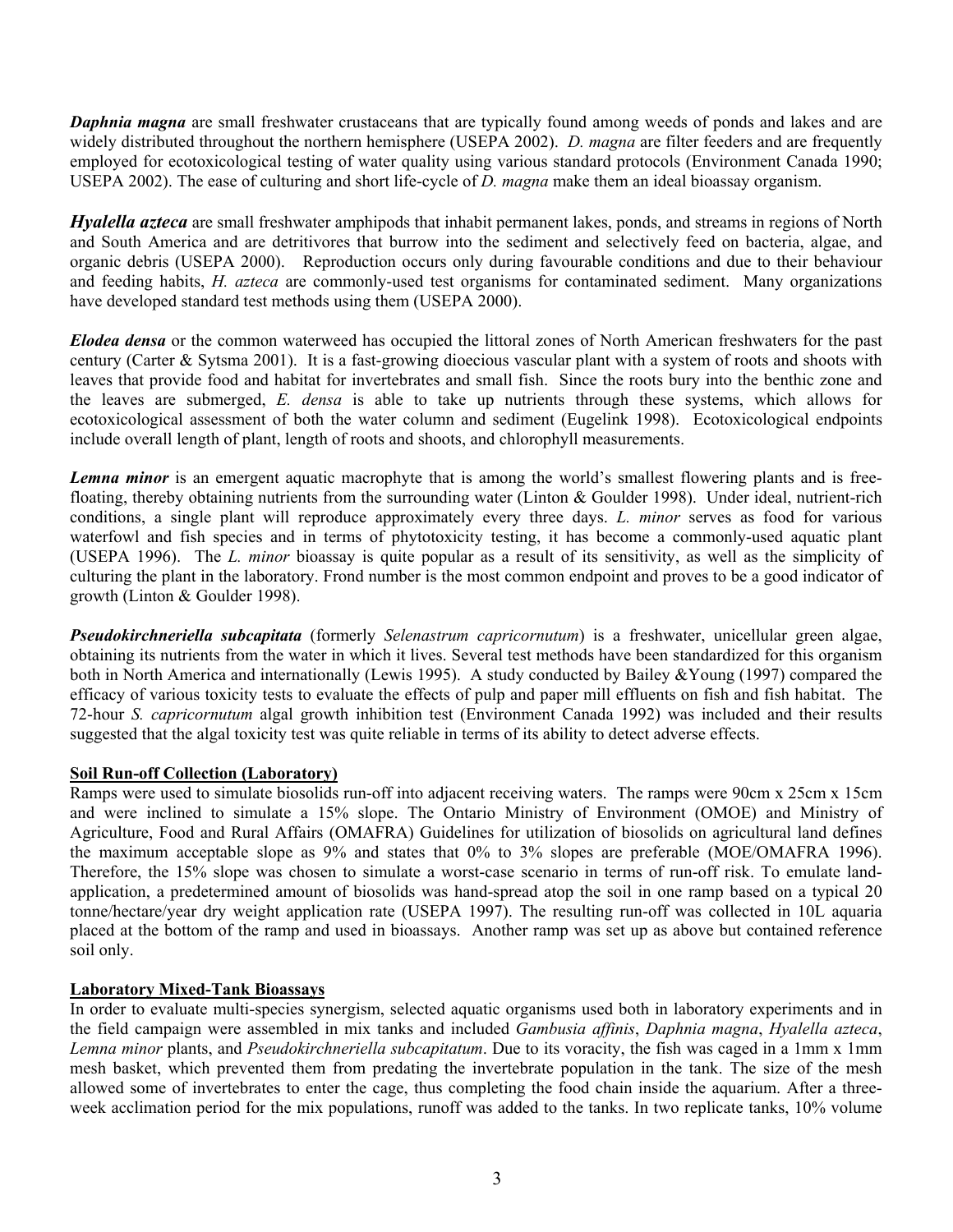ratio of runoff from biosolids-amended soil was added. In the other two replicate tanks, 10% runoff from reference soil was added.

#### **Laboratory Monoculture Bioassays**

The *Phaseolus vulgaris* and *Brassica rapa* bioassays were conducted in plastic planting containers with either nonamended (reference) soil or pulp mill biosolids-amended soil mixed in a 1-to-1 ratio with reference soil. The endpoint observations included the number of germinated plants, flower development, seed pod development, root length, and overall survival at the end of 8 weeks of the  $F_0$  plants. The seed pods were collected, sorted, and allowed to desiccate for two weeks. They were then planted and an  $F_1$  germination assessment was made.

The *Elodea densa* bioassay was conducted by establishing plants in 18L holding-capacity plastic food-grade containers. Reference soil was added to each vessel, with sand/gravel spread across the soil in an attempt to simulate a river bed adjacent to a biosolids-amended field site. Subsequently, dechlorinated water was added to each container and substrate was allowed to settle for two days, after which point, the plants were added. The lengths of the plants, shoots, and roots were measured prior to adding the *E. densa* and then the experiment was terminated 7 weeks later and endpoint observations included lengths and number of plants, shoots, and roots, and chlorophyll *a* and *b* determinations were made.

#### **Field Bioassays**

In July of 2002, field experiments were conducted to study the effects of land-applying biosolids on forest ecosystems originating from the western Alberta pulp and paper mill that had been sending biosolids to our laboratory for testing. *Lumbricus terrestris*, *Brassica rapa*, *Phaseolus vulgaris*, *Cucurbita moschata*, and *Raphanus sativus* were used for the terrestrial bioassays while *Daphnia magna*, *Hyalella azteca*, and *Lemna minor* were employed in aquatic bioassays. The terrestrial bioassays were carried out at the field site and the aquatic tests were conducted at the pulp mill using biosolids runoff collected from the field site. The plant bioassays were run at both the field site (planted directly in the ground) and in a laboratory at the pulp-mill (in plant trays and under artificial, fluorescent grow-lights).

The site chosen for field experiments was a five-year-old plantation of lodgepole pine (*Pinus contorta*) on which biosolids from the pulp-mill were applied in 2001 as a soil amendment. The application rate used was 30 tons/hectare (wet weight) and the mode of application employed was aerospraying. Since biosolids were land-applied to only a fraction of this particular forest block, we were able to conduct our bioassays using the amended site and an adjacent reference site located only 40 meters away. Despite an extensive drought, the study area received 45-60mm precipitation less than a week before field experiments were launched (Alberta Ministry of Agriculture, Food and Rural Development, 2002). The topography of the forest block included an intermittent shallow creek to the south which naturally collected run-off originating from the biosolids-amended portion of the block. Due to the amount of precipitation prior to our arrival, it was possible to collect run-off from this creek for use in aquatic bioassays.

#### **Observations**

#### **1. Laboratory Mixed-Tank Bioassays**

Figure 1 indicates the results obtained from the mixed-tank bioassays. No statistically significant differences were noted between the pulp mill biosolids-amended runoff and the reference soil, both after 7 days and after 7 months. *Daphnia* survival was limited throughout the bioassays but it was concluded that they managed to squeeze into the *Gambusia* cage and were subsequently eaten. *Pseudokirchneriella subcapitatum* were part of the mixed assemblage but a measurable population of cells disappeared within 48 hours. It was speculated that the *Daphnia* and *Hyalella*  consumed most of them during that time period. A subsequent monoculture experiment exposing the phytoplankton to pulp mill biosolids runoff and reference soil runoff indicated no statistically significant differences between the two treatments.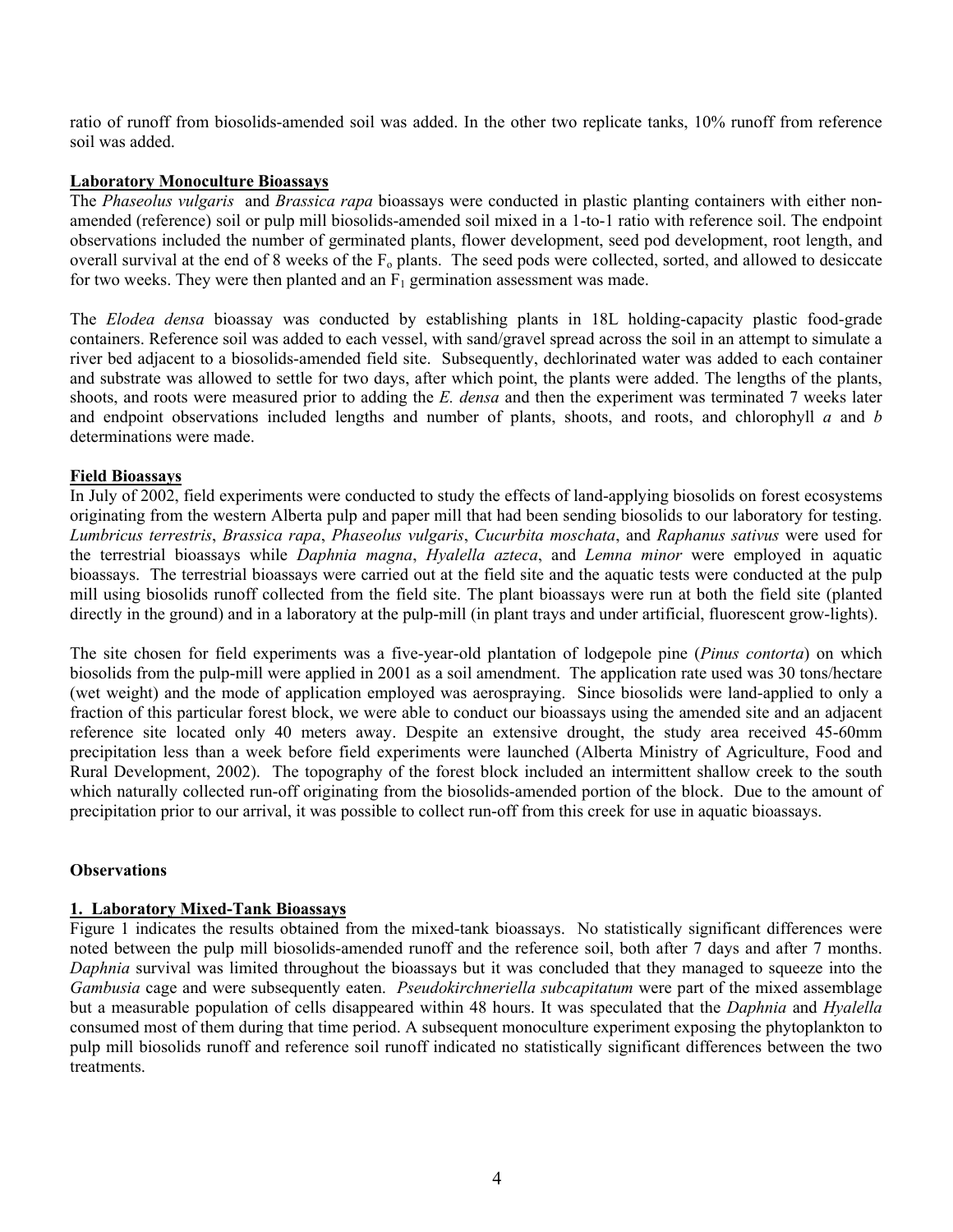

*Figure 1: Mixed population of aquatic organisms exposed to laboratory-collected runoff (pulp mill biosolids and reference soil) after 7 days and 7 months.* 

### **2. Laboratory Monoculture Bioassays**

The results from six different growth parameters for *Phaseolus vulgaris* grown in pulp mill biosolids-amended soil compared to reference soil are shown in Figure 2. Statistical analyses indicated no significant differences between the treatments with respect to all endpoints except for root-length index. This would be considered a significant impact if survival of the overall plant had been affected, but this is not apparent. Also, the increased germination rate of the second-generation seeds compared to reference treatment is noteworthy. Similar results were noted for *Brassica rapa*.



*Figure 2: A comparison of six growth parameters for Phaseolus vulgaris grown in pulp mill biosolids-amended soil compared to reference soil (100%).* 

The results of bioassays conducted using *Elodea densa* are presented in Figure 3. The mean plant length is slightly greater in pulp mill biosolids-amended soil runoff. The rest of the parameters were, from a statistical point of view, unaffected by the addition of pulp mill biosolids to the containers with *E. densa*. The significant difference seen in mean plant lengths may be due to the potentially greater nutrient levels in pulp mill biosolids, but this is speculative and further experiments must be conducted, accompanied by chemical analysis.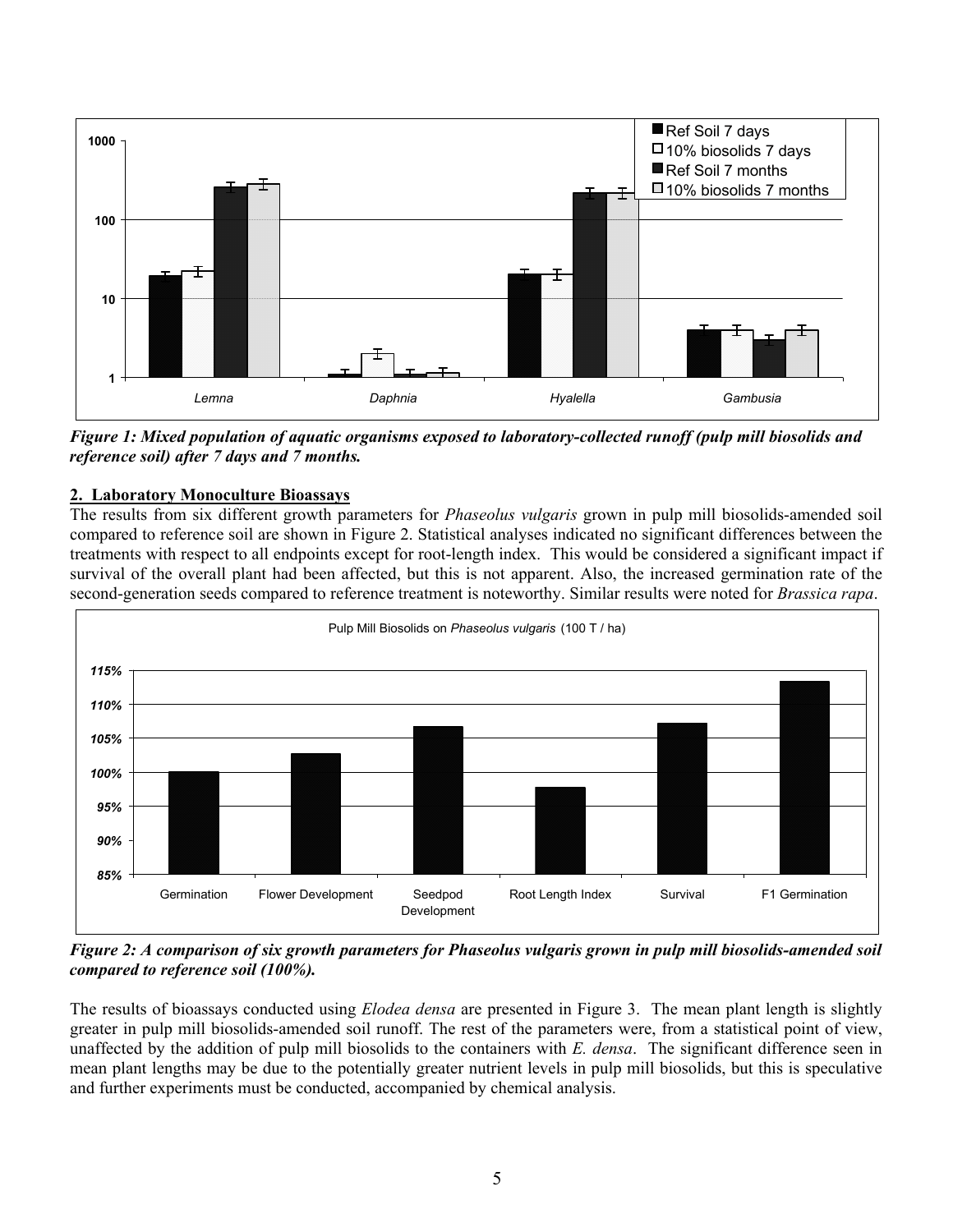

*Figure 3: Morphological measurements of the submerged macrophyte Elodea densa exposed to pulp mill biosolidsamended soil and reference soil.*

When measuring the concentrations of chlorophyll *a* and *b* in *E. densa* from the two treatments, they were similar. The results indicate that addition of pulp mill biosolids does not lead to significant differences in chlorophyll content.

#### **3. Field Bioassays**

Figure 4 indicates results from the field setup for the earthworm experiment which incorporated pulp mill biosolidsamended soil from an Alberta forest and the adjacent reference site. After 98 days, there were no significant statistical differences in survival of the organisms between the two treatments. Also, upon inspection, earthworms from all containers appeared healthy (ie. plump, moist, coated in mucus), and responded well to physical stimuli.



*Figure 4: Mean survival of earthworms after a 98-day exposure to pulp mill biosolids-amended soil from an Alberta forest and the reference soil adjacent to the treatment plot.* 

*Brassica rapa, Raphanus sativus, Phaseolus vulgaris, and Cucurbita moschata* were grown in field plots containing either unamended forest soil (reference treatment) or pulp mill biosolids-amended soil adjacent to the former site. In the field plots, as well as comparative bioassays conducted in the mill, percent germination of *B. rapa* in biosolidsamended soil was significantly lower than in the reference soil. For all other plant species, there were no significant statistical differences between treatments. It is speculated that the tiny size of the *B. rapa* seed lead to physical limitations in pushing through the compacted biosolids-applied soil. The germination of the other plant species leads us to conclude that biosolids-amended soil is not detrimental to the germination of a variety of vegetable seeds.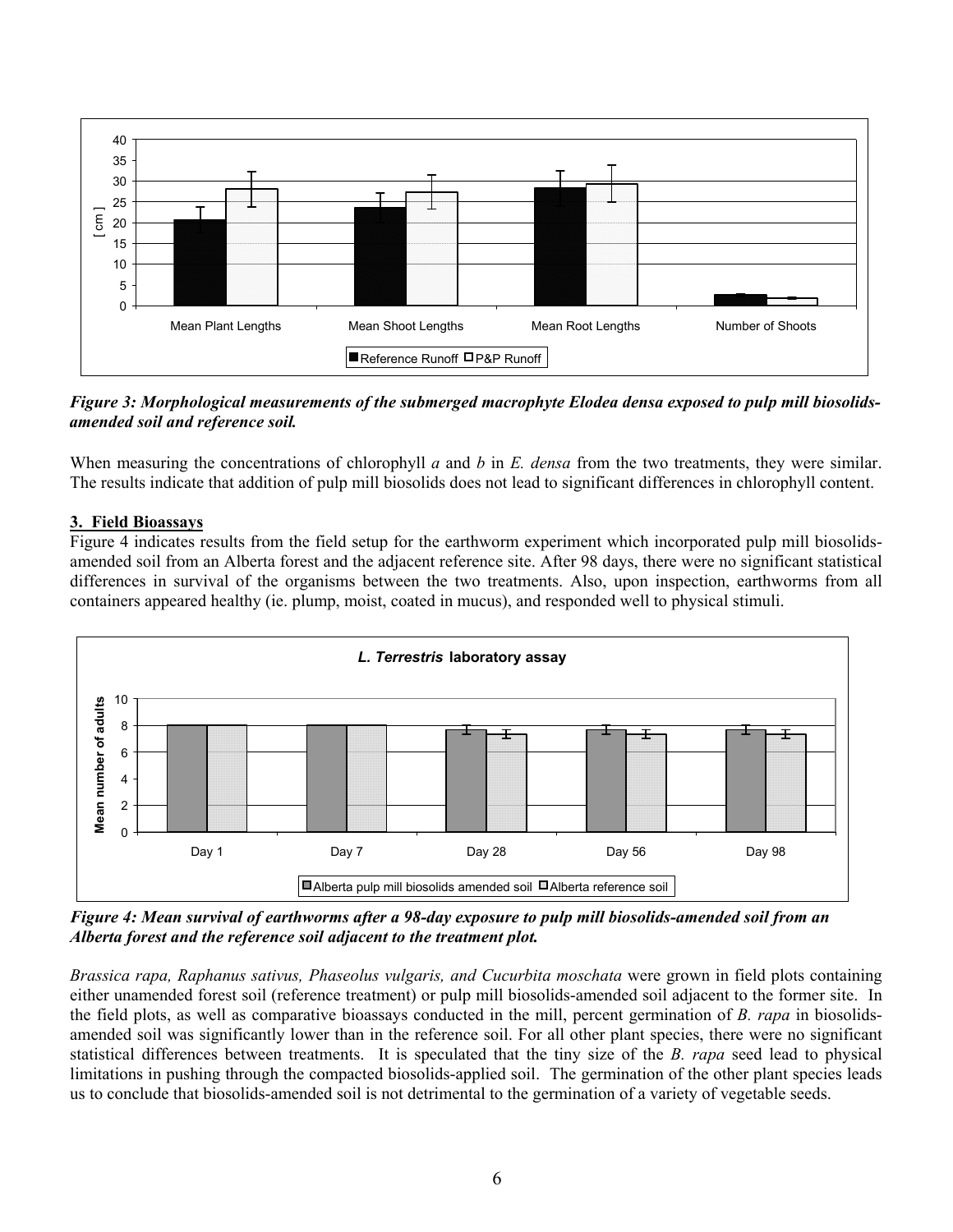Figure 5 shows the mean root lengths indices for the four plant species. The only plant to show statistically significant differences was the *P. vulgaris*, where the mean root length index was greater in the biosolids-amended field plot than in the reference site. While we are uncertain of the reason for this difference, it is clear that major differences in root morphology are not obvious with the other plant species.



*Figure 5: Mean root length indices (+/-SE) for plants grown at the biosolids-amended and reference field sites in Alberta.* 

Lastly, the field runoff experiments were uneventful. *Daphnia magna, Hyalella azteca*, and *Lemna minor* indicated no significant statistical differences in survival and reproduction between treatments.

#### **OBJECTIVE 1B (Hodson** *et al***.):**

Research was conducted to determine whether biosolids contain or release mixed function oxygenase (MFO) inducing compounds upon land-application. Water-extracted leachate samples were tested on juvenile (eyed-egg to swim-up stages) rainbow trout in 96-hour assays. Results indicated acute toxicity to the fish over a four-day period when the biosolids were added to the water in concentrations as little as  $1g/L$ . However, toxicity was reduced when suspensions of biosolids were replaced daily. The 96-h  $LC_{50}$  (lethal concentration to 50% of the population) for daily biosolids renewal was  $2.12g/L$ , while the LC<sub>50</sub> for four-day non-renewal testing was 0.875 g/L. This suggests that toxicity was generated by component(s) leached slowly from the biosolids. Ammonia was immediately suspected, but measured concentrations of the un-ionized form were 1/10<sup>th</sup> lethal concentrations. Thus, while ammonia may have contributed some toxic impact, this compound alone could not account for the fish mortality.

Further experiments using biosolids containing primary clarifier and secondary treatment waste showed an agedependent toxicity response when bioassayed with rainbow trout. Fresh biosolids (age less than 1 week) produced an LC<sub>50</sub> of 0.56g wet weight biosolids/L while aged biosolids (44 weeks) had an LC<sub>50</sub> of greater than 15.6g ww/L. Mortality did not correlate with amount of suspended biosolids in the bioassay, suggesting that toxicity was not due solely to physical interactions. There were no significant increases in MFO induction or changes in the liver somatic index at biosolid concentrations up to and including those where mortality occurred. The mechanism of toxicity has yet to be elucidated. However, primary symptoms such as lethargy, loss of equilibrium, and full recovery following removal to clean water, indicate narcosis.

Fresh biosolids were dried and extracted with methanol or water. Trout exposed to water extracts equivalent to up to 5g ww/L displayed no changes in MFO induction or toxicity. Trout exposed to methanol extracts equivalent to1.6 to 5g ww/L showed concentration-dependant increases in both MFO induction and mortality, suggesting hydrophobicity of the responsible compounds. Further fractionation using liquid-liquid extraction (LLE) with cyclohexane was performed, and the subsequent fractions were tested at a 1.32g ww/L biosolids equivalent. The toxicity of the methanol fraction following LLE was greatly exacerbated, and complete mortality occurred within 15 minutes of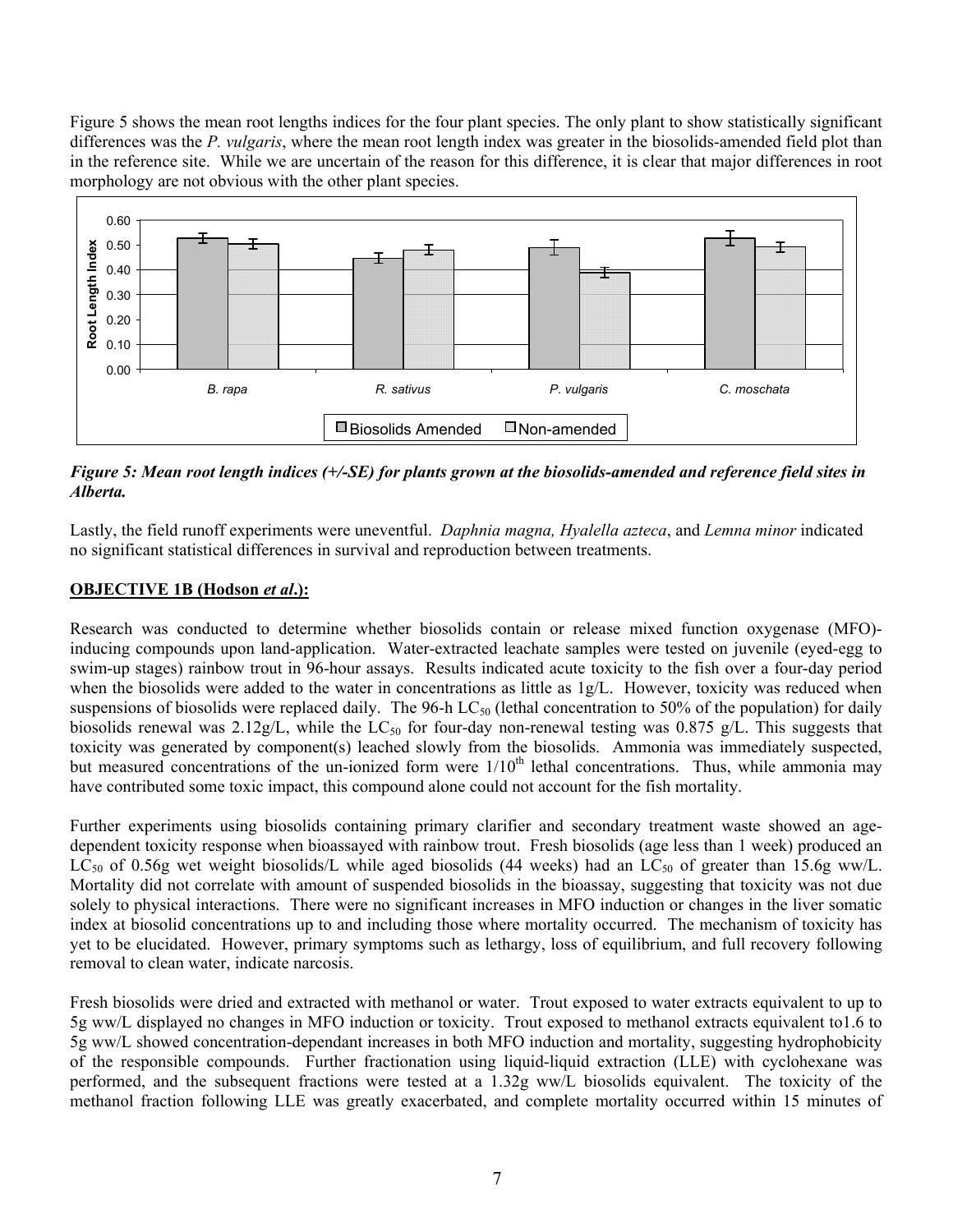initial exposure. No toxicity or MFO induction was observed from the compounds extracted into cyclohexane. The raw (non-LLE extracted) methanol extract caused 3.5x greater MFO induction than occurred in the water control. The repeat of this experiment with extract solids yielded the same results, with the exception of the complete absence of mortality. Therefore, there appears to be interactive effects between the compounds extracted into the cyclohexane and methanol fractions with regard to MFO induction and toxicity. The toxicity from these biosolids may be from high resin acid concentrations (83mg/g dw) although further testing must be done to prove this hypothesis. It is suggested that impact was due to chemical, as opposed to physical, interactions and that the toxic constituents are at least moderately water-soluble.

#### **OBJECTIVE 2 (Fulthorpe** *et al***.):**

#### **i) Microbial community phylogenic analysis**

Techniques were explored throughout the study to determine the best way to examine distinct microbial consortia in the biosolids and forest soils. One such methodology had rRNA being extracted from biosolids and reference soil, reverse-transcribed into ribosomal DNA (rDNA) and amplified by polymerase chain reaction. rDNA was then run on polyacrilimide gels with the resulting profiles potentially revealing distinct microbial communities. Another technique used DGGE (denaturing gradient gel electrophoresis) which is a method by which fragments of DNA of the same length but different sequence can be resolved electrophoretically (Muyzer *et al.* 1993). This technique allowed the separation of a heterogeneous mixture of PCR amplified genes on a polyacrilimide gel. Individual bands may be excised, reamplified and sequenced, or challenged with a range of oligonucleotide probes to give an indication of the composition and diversity of the microbial population (Head *et al.* 1998).

Four kinds of treatments were set up using two types of soil: (i) commercial potting-soil and (ii) forest soil. The four treatments were: (i) 10% biosolids on reference soil (ii) 50% biosolids on reference soil (iii) 100% biosolids and (iv) reference soil (control soil without any application of biosolids). The soils were incubated at room temperature (approximately 22ºC) for 12 weeks and samples were taken at 0, 3, 6 and 12 weeks of incubation. The extraction of community DNA from potting soil samples posed a few challenges, mainly due to the extremely high amount of coloured, presumably humic, substances in this soil. Total community DNA was extracted from potting soil samples using various methods (chemical extraction (Zhou *et al*. 1996), and bead-beating (Miller *et al*.1999) and was further purified by passing through two sets of S-300 HR MicroSpin columns (Amersham-Pharmacia). However, there was an inability to remove all of the brown colour of humic compounds and DNA could not be amplified by polymerase chain reaction (PCR). Thus, Mo Bio Ultra Clean Soil DNA kit (Mo Bio Laboratories Inc., California) was tested. This reduced the DNA extraction time from one day to one hour and also gave clean, amplificable DNA. This method was chosen for both forest soil and potting soil samples. After six weeks incubation and DGGE analysis, the control soils (both potting soil and forest soil) were found to be only 60-70% similar to those soils receiving 10% or 50% Biosolids. After twelve weeks incubation, all samples seem to converge. Soils from the same source are 90% or more similar to each other, regardless of the amendment, and the potting soil and forest soils have also become more similar to each other overall.

#### **ii) Viability of microorganisms in biosolids**

A preliminary assessment of the viability of microorganisms in the biosolids compared to reference soils has been conducted. Firstly, the Contact Slide method of Cholodny and Rossi (Rossi *et al*. 1936) was employed, which is a simple technique for qualitatively assessing the spatial relationships between microorganisms. With nutrient amendments such as glucose and nitrogen, rapid proliferation of growth can be seen within a short period of time. Glass microscope slides were buried in vessels containing various substrates and nutrient amendments. After incubation, the slides were carefully removed, stained, and examined microscopically to observe microorganisms growing and interacting in their natural environments. Gram-negative and Gram-positive rods and cocci were very apparent in both the biosolid material and the Reference soil. Also, fungal hyphae with attendant fruiting bodies and actinomycetes were present in both substrates. A preliminary quantitative assessment indicated greater growth in the biosolids than in the Reference soil.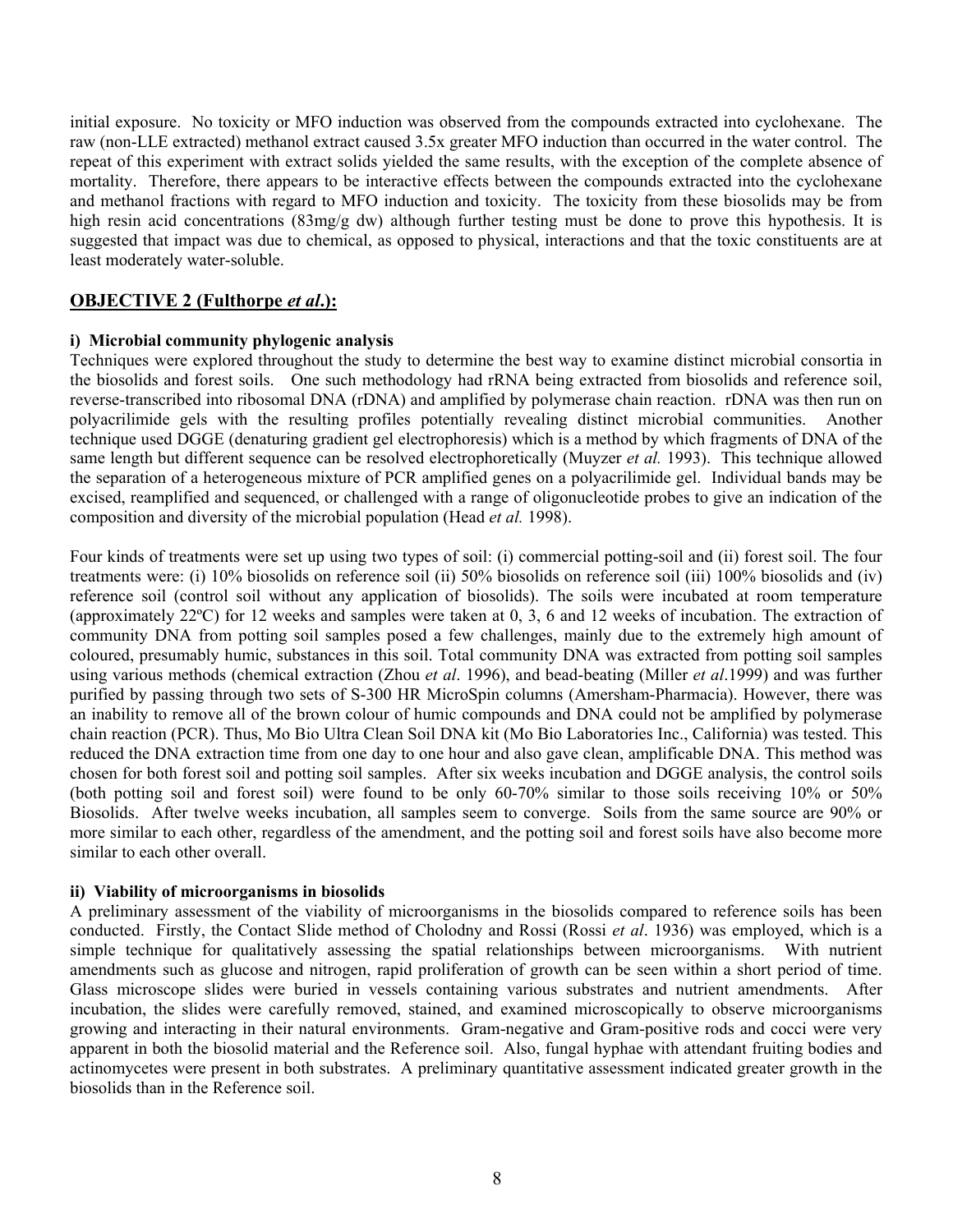Secondly, an experimental setup attempted to segregate culturable microorganisms in order to facilitate greater ease of enumerating the biota. Biosolids and Reference soil were individually homogenized with phosphate buffer and aliquots of the resulting liquid were added to Tryptic Soy Agar (elucidate bacteria), Glycerol Yeast Agar (actinomycetes), and Sabourand Agar (fungi). Preliminary results verified the findings of the Contact Slide experiment.

Lastly, a microbial assessment technique was used to examine the overall metabolic activity of the microorganisms in the various substrates. Replicate test vessels were set up that contained biosolids and Reference soil alone and also the two substrates mixed together in a 1:1 ratio. The theory was to observe whether metabolic activity changed in the last test (containing both biosolids and Reference soil mixed together) when compared to the two substrates alone. The Dehydrogenase Activity bioassay (Trevors 1984) examines the amount of dehydrogenase enzymes present in all living organisms. These enzymes serve to transfer electron pairs to an acceptor (ie. NAD+) during the catabolism of macromolecules. Determination of this activity can be carried out by incubating substrate with 2,3,5triphenyltetrazolium chloride (TTC), a competitive inhibitor of NAD+. Transfer of electrons to TTC results in reduction to triphenyl formazan (TPF), an insoluble red dye which can be measured spectrophotometrically. While respiring (living) cells will eventually be poisoned, the amount of TPF production can be correlated with the metabolic activity of soil microorganisms. The results from the experiment indicated that biosolid metabolic activity was approximately 10-fold higher compared to activity observed in Reference soil alone.

#### *RESEARCH CONTRIBUTIONS AND OPPORTUNITIES*

It cannot be stressed how important the results of this study, particularly from Objective 1A are on many fronts. First and foremost, it is unusual in most environmental assessments to use the variety of bioassay organisms found in this research. A complete procedures guideline for such complex experiments as the mixed tank consortia constitute one of the major objectives of our ongoing research. The encouraging preliminary results obtained in this first phase of the study indicate that further protocols must be developed. Secondly, when bioassays are traditionally conducted, the endpoints are to assess either acute or chronic impact. We conducted whole lifecycle tests to assess reproductive potential as well. Thirdly, where land-application studies have been conducted, generally, only the health of the trees has been examined. We not only looked at effects on other vegetation and soil organisms, but also considered impact to the adjacent receiving water.

Based on the results from Objective 1A, it can be concluded that the practice of biosolids land-application, when carefully regulated, may indeed be a viable and environmentally-sound alternative to other traditional disposal methods such as landfilling and incineration. Our research did not find any obvious impact from either pulp mill land-application on selected terrestrial species or effects on aquatic organisms from run-off into receiving waters. However, results from Objective 1B did find toxicity when biosolids were assayed with juvenile rainbow trout and therefore, parts of this study should be repeated to elucidate the origin of the impact. While this study conducted preliminary experiments to examine the impact of microbial consortia from the pulp mill biosolids on indigenous forest soil microorganisms (Objective 2), it is difficult to draw major conclusions at this point and more work must be conducted in this area. The importance of assessing whether land-applied additions of biosolid microbial populations causes deleterious impact to forest microbiota cannot be stressed enough. While obvious effects may not be immediately apparent, destroying indigenous microorganisms with competitive invader species can only lead to serious forest problems in the future. Lastly, the impact to groundwater from leaching of the biosolids was not looked at and these areas deserve further investigation. Again, however, it is important to reiterate that this study is the first of its kind to utilize a suite of biota to assess terrestrial and receiving-water impact and as the necessity increases to find safe disposal methods for biosolids, this study will serve as a baseline for future research.

#### **Industry and Academic Partners**

Land-application of biosolids is clearly of broad interest to the Canadian pulp and paper industry and the key players involved in this study were Alberta Newsprint Company in Whitecourt, Alberta, Tembec Pulp and Paper in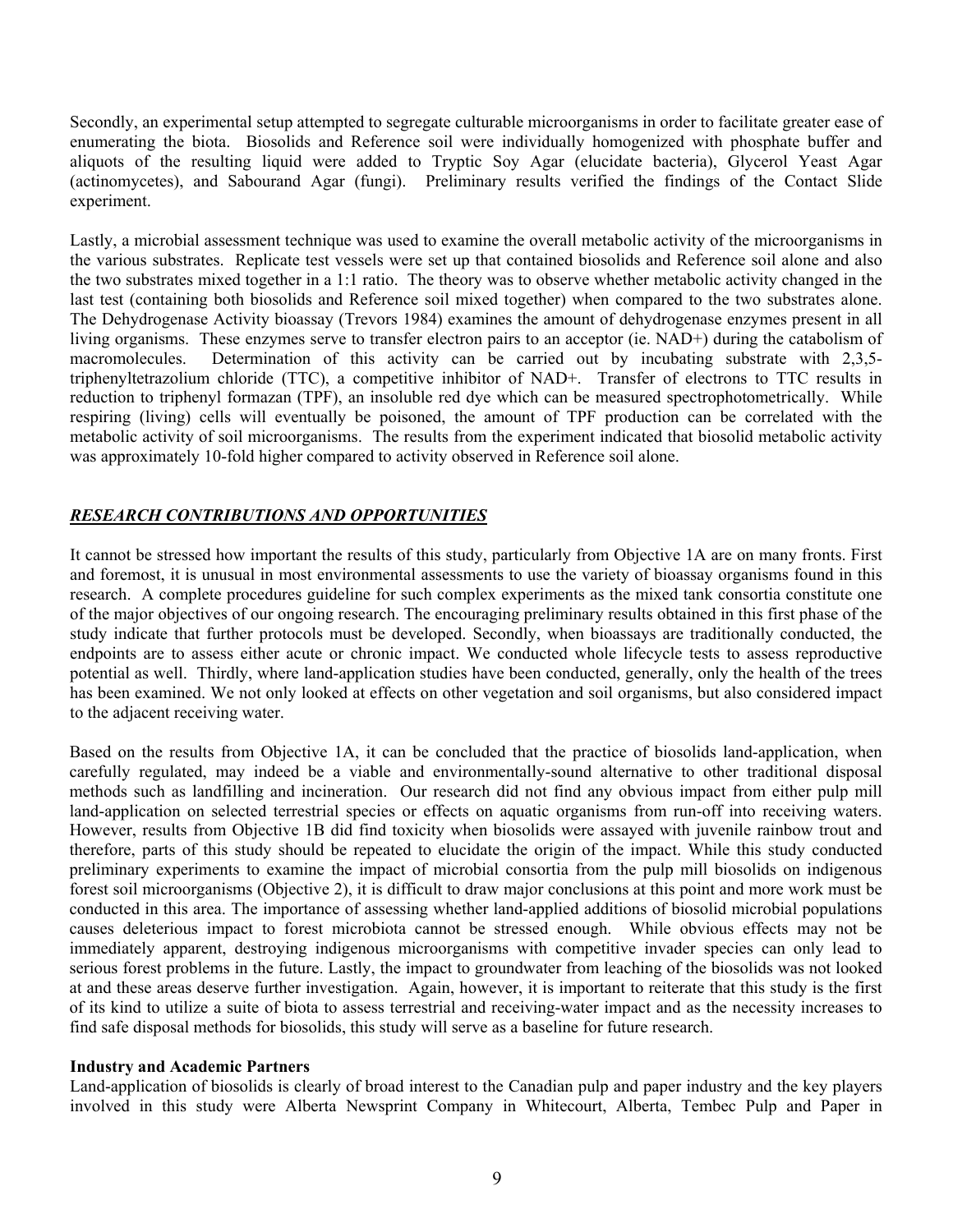Temiscaming, Quebec, and from an international standpoint, (formerly) Fletcher Challenge Paper from New Zealand. Mill personnel were enthusiastically co-operative and helped to ensure the successful completion of the study with inkind contributions. We visited Alberta Newsprint twice during the project and presented our preliminary results for their comments. Also, this study would not have been possible without the funding from the Sustainable Forest Management Network and financial assistance from Ryerson University. In-kind support was also provided from the University of Toronto and Queen's University.

#### **Knowledge transfer**

Throughout the study, industry personnel were kept apprised of the results. Research observations were also disseminated at the following institutions, workshops, and conferences:

**Ceric, N.** – *Effects of land-applied pulp and paper solids on selected terrestrial and aquatic biota.*  $4<sup>th</sup>$ -year thesis defence at Ryerson University. April 2001. Supervisor: L.H. McCarthy.

**Hawkins, S.A**., R. Wehrell, L.H. McCarthy, M. van den Heuvel, P.V. Hodson. 2001. Acute toxicity and CYP1A induction capacity of pulp mill biosolids to rainbow trout.  $28<sup>th</sup>$  Aquatic Toxicity Workshop. Sept 30-Oct. 3. Winnipeg, Manitoba.

**Bostan, V**., E. Bandelj, L.H. McCarthy, K. Yambao, M. Partyka. 2001. Environmental evaluation of land-applied pulp mill biosolids: Monitoring fate of sludge constituents in forest ecosystems and assessing impact using ecologically-relevant organisms. Sustainable Forest Management Network Student Workshop. Oct. 18-20. Edmonton, Alberta.

**Hawkins, S.A**., C. Hedley, L. McCarthy, M. van den Heuvel, and P.V. Hodson. 2002. Acute toxicity and CYP1A induction capacity of pulp mill biosolids to rainbow trout.12<sup>th</sup> Annual Meeting of the Society of Environmental Toxicology and Chemistry Europe. May 12-16. Vienna, Austria. **Hawkins, S.A**., C. Hedley, H. Orr, M. van den Heuvel, and P.V. Hodson. 2002. Do pulp mill biosolids pose a toxicity hazard to fish?. Poster, 29<sup>th</sup>Annual Aquatic Toxicity Workshop. Oct. 20-23. Whistler, British Columbia. **Hawkins, S.A**., C. Hedley, H. Orr, M. van den Heuvel, and P.V. Hodson. 2003. Hazard identification of pulp mill solid waste to aquatic species.  $12<sup>th</sup>$  Annual Meeting of the Society of Environmental Toxicology and Chemistry Europe. Apr. 27-May 1. Hamburg, Germany. Also,  $7<sup>th</sup>$  International Conference on Fate and Effects of Pulp and Paper mill Effluents. June 1-4. Seattle, Washington.

**Spearin, A**. 2003. Environmental evaluation of land-applied pulp mill and municipal biosolid. Great Lakes Research Student Symposium. March 13-15. State University, New York (SUNY) at Syracuse, New York. Won Best Presentation in Biology Category. Also, Master's Thesis, Ryerson University, Toronto, Ontario. August 2003. Supervisor: L.H. McCarthy.

**Videla, P.** 2003. Assessing toxicological impact of pulp mill and sewage treatment plant biosolids runoff to the macrophytes *Lemna minor* and *Elodea densa*. Great Lakes Research Student Symposium. March 13-15. State University, New York (SUNY) at Syracuse, New York. Also, 4<sup>th</sup>-year thesis defence. Ryerson University. April 2003. Supervisor: L.H. McCarthy.

**McCarthy, L.H**., I.V. Bostan, S.N. Liss, A. Spearin, E. Bandelj, and K. Yambao. Evaluation of land-applied pulp mill biosolids: Monitoring the fate of sludge constituents in forest ecosystems and assessing impact using ecologically-relevant organisms. 5<sup>th</sup> International Conference on Fate and Effects of Pulp and Paper Mill Effluents. Jun 1-4, 2003. Seattle, Washington. Manuscript submitted for peer-reviewed publication in SETAC Press.

**Bostan, I.V**., L.H. McCarthy, and S.N. Liss. Assessing the impact of land-applied pulp mill biosolids to a suite of terrestrial and aquatic bioassay organisms under laboratory conditions. Submitted. Waste Management.

**McCarthy, L.H**., I.V. Bostan, and S.N. Liss. Rationale for selecting specific aquatic and terrestrial organisms in environmentally-relevant suite of bioassays to assess land-application of complex organic substrate. Submitted. Environ. Tox. Chem.

*Hawkins, S.A*., C.Hedley, H. Orr, M. van den Heuvel, and P.V. Hodson. 2003. Pulp mill biosolid composition and toxicity hazard to rainbow trout. Platform paper, 23rd Annual Meeting for the Society of Environmental Toxicology and Chemistry. Nov. 16-20. Salt Lake City, Utah.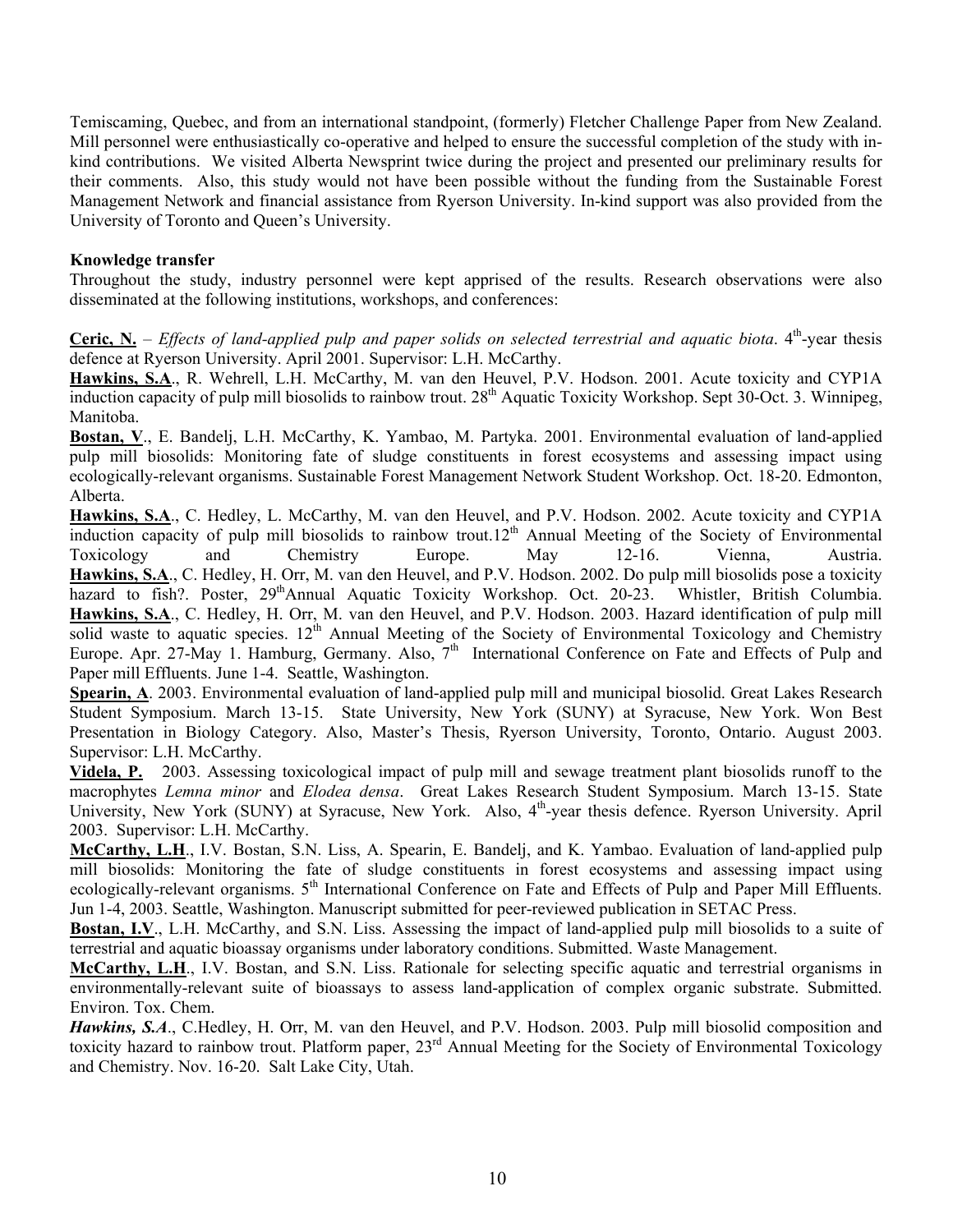Currently, L.H. McCarthy and P.V. Hodson will co-chair a session on the land-application of biosolids at the  $47<sup>th</sup>$ Annual Conference of the International Association of Great Lakes Research (May 2004). Industry, government, and academia will be invited to present a platform on this subject.

#### **Training Highly Qualified Personnel**

From the funding of this study, many highly qualified personnel have been trained. **Nives Ceric** completed her fourth-year thesis in April 2001. **Patricia Videla** completed her fourth-year thesis in April 2003. Post-Doctoral Fellow **Dr. Vadim Bostan** was hired in September 2000 and completed his tenure in August 2003. He has been hired as faculty at Ryerson University. **Ashley Spearin** completed her Master's thesis in August 2003 and was hired by the Ontario Ministry of the Environment. Ryerson University Research Assistants included **Morgan Partyka, Emil Bandelj** and **Kathrina Yambao** (summer/fall 2000) and **Joseph Bautista** (summer/fall 2001/2002). **Stephanie Hawkins** is expected to complete her Master's thesis (under the supervision of Dr. Peter Hodson of Queen's University) in January 2004 and a short-term contract was developed for **Shobha Sharma** (under the supervision of Dr. Roberta Fulthorpe of the University of Toronto).

#### **REFERENCES**

Alberta Ministry of Agriculture, Food and Rural Affairs. 2002. Alberta Agricultural Weather Summary (July 2002). Government of Alberta, Edmonton, AB.

Bailey, H.C. & L. Young. 1997. A comparison of the results of freshwater aquatic toxicity testing of pulp and paper mill effluents. Wat. Sci. Technol. 35(2-3):305-313.

Bates, T.E. 1999. Guidelines For The Utilization Of Pulp And Paper Mill Biosolids In Silviculture And Land Reclamation, Prepared by Lafleur De La Capitale Inc. For: Ontario Forest Industries Association. Water And Earth Science Associates Ltd. Dr.

Berry, E.C. & D. Jordan. 2001. Temperature and soil moisture content effects on the growth of Lumbricus terrestris (Oligochaeta:Lumbricidae) under laboratory conditions. Soil Biol. Biochem. 33:133-136.

Beyer L., Fründ R. and Mueller K. 1997. Short-term effects of a secondary paper mill sludge application on soil properties in a Psammentic Haplumbrept under cultivation. The Science of the Total Environment, Vol: 197, Issue: 1-3, April 30, 1997

Bostan, I.V., L.H. McCarthy, and S.N. Liss. 2003. Assessing the impact of land-applied pulp mill biosolids to a suite of terrestrial and aquatic bioassay organisms under laboratory conditions. Submitted. Waste Management.

Camberato, J.J., Vance, E.D., Someshwar, A.V. 1997. Composition and land application of Paper Manufacturing Residuals. American Chemical Society. Ch.12. Pp. 185-202.

Carter, M.C. & M.D. Sytsma. 2001. Comparisons of the genetic structure of North and South American populations of a clonal aquatic plant. Biological Invasions. 3:113-118.

Edwards, C.A. & P.J. Bohlen. 1996. *Biology and Ecology of Earthworms*. 3rd Ed. Chapman & Hall, U.K.

Environment Canada. 1990. Biological test method: acute lethality test using Daphnia spp. Environmental Protection Series, Report EPS/1/RM/11, July 1990. Environment Canada, Conservation & Protection, Ottawa

Environment Canada. 1992. Biological test method: growth inhibition test using freshwater algae *Selenastrum capricornutum*. Environmental Protection Series, Report EPS/1/RM/25. November 1992. Ottawa.

Eugelink, A.H. 1998. Phosphorus uptake and active growth of Elodea canadensis Michx. And Elodea nuttallii (Planch) St. John. Wat. Sci. Technol. 3:59-65.

Ferrari, B., M.R. Claudemir, A. Veber, & J. Ferard. 1999. Ecotoxicological assessment of solid wastes. Environ. Toxicol. Chem. 18:1195-1202.

Fitter, A. 2002. Environmental Physiology of Plants. 3<sup>rd</sup> Ed. Academic Press, San Diego, CA.

Gong, P., B.M. Wilke, E. Strozzi, & S. Fleischmann. 2001. Evaluation and refinement of a continuous seed germination and early seedling growth test for the use in the ecotoxicological assessment of soils. Chemosphere. 44:491-500.

Head, I.M., J.R. Saunders, and R.W. Pickup. 1998. Microb. Ecol. 35:1-21

Henry, CL; Cole, DW; Hinckley, TM; Harrison, RB. 1993. The use of municipal and pulp and paper sludges to increase production in forestry. Journal for sustainable Forestry. vol. 1, no. 3, pp. 41-56

Henry, C.L; Cole, D.W. 1997. Use of biosolids in the forest: technology, economics and regulations. Biomass & Bioenergy, Vol: 13, Issue: 4-5

Kays, J.S., E. Flamino, G. Felton, and P.D. Flamino. 1997. A use of deep-row biosolid applications to grow forest trees: a case study. In: The Forest Alternative: Principles and Practices of Residual Use. Preliminary Proceedings. C.L. Henry (ed.). University of Washington, Seattle, WA.